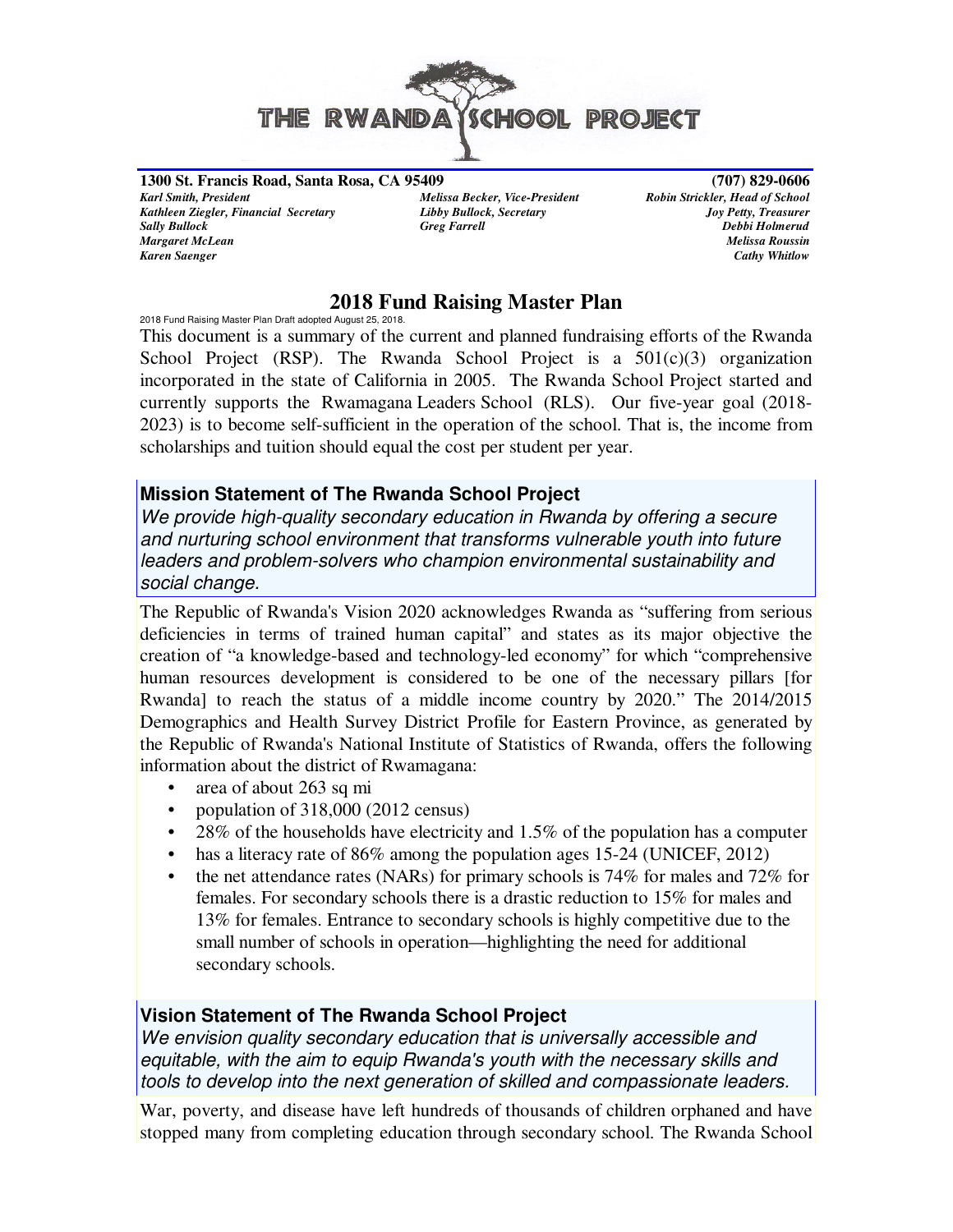Project gives extra consideration to orphans, girls, and older students. The current 2018 student population is 50% female.

 In Rwanda, girls miss more school than boys and may not attend because of their duties at home—helping with cooking, child care, fetching water, and cleaning. Due to social norms, they also hesitate to speak up in class. The Rwamagana Leaders School helps girls get to and stay in school through various methods—including early construction of a girl's dorm, segregated math classes in the first year, and home visits.

## **Values Statement of The Rwanda School Project**

We set standards for responsibility and high achievement, and develop an inclusive, supportive, and trusting student body that is able to leverage critical thinking and make a meaningful impact in their communities and beyond. Founded upon the principles of Christianity, we recognize and acknowledge students from all religious backgrounds and beliefs by promoting a school culture of respect, awareness, and tolerance. Core to our philosophy is experiential learning, a pedagogy that empowers students through cross-disciplinary instruction, project-based learning, global awareness and character-building.

The Rwamagana Leaders School uses Expeditionary Learning as the pedagogical framework, a school reform model active in 152 schools in the USA. Expeditionary Learning (EL) schools focus on teamwork, critical thinking, a culture of literacy, inquirybased science and mathematics and student responsibility for learning. Using a case study approach, EL is flexible enough to be used with the Rwandan curriculum, and it is in line with the Rwandan government's efforts to decrease rote memorization and make learning student-centered.

Instead of marking homework with a final score, students are asked to go back and correct their mistakes. Instead of posting a list of rules, students help make their own rules so that they take ownership. Instead of memorizing facts from a textbook, students are encouraged to research and present what they have learned.

Environmental Studies is a key focus of our curriculum so that students are prepared for the radical changes in economy and environment that are accompanying climate change. Rwanda is Africa's most densely populated country and its challenges in resource management and protection are significant. The Rwanda School Project is dedicated to educating future sanitation managers, transportation specialists, green architects, civil engineers, family planners, and material science developers who will work in Rwanda.

Sustainability is a central theme. This means that the Rwamagana Leaders School uses environmental systems not only to meet today's needs, but those for generations to come. Water catchment systems, biogas digesters, and a partial array of solar panels have been installed. Additional solar panels are planned to fully satisfy the school's electrical needs.

## **Qualifications of those involved in this project**

*Program Director*: **Robin Strickler**, M.A. in English Linguistics, B.A. Music Ed. in Piano & Voice. She has twenty years of teaching experience from primary to college level and fifteen years of administrative experience in program development and personnel. Robin lived in Japan for eight years, speaks English and Japanese, and is conversational in Kinyarwanda. Robin has announced her retirement at the end of 2018. The Rwanda School Project has undertaken a worldwide search to find the person to lead our school in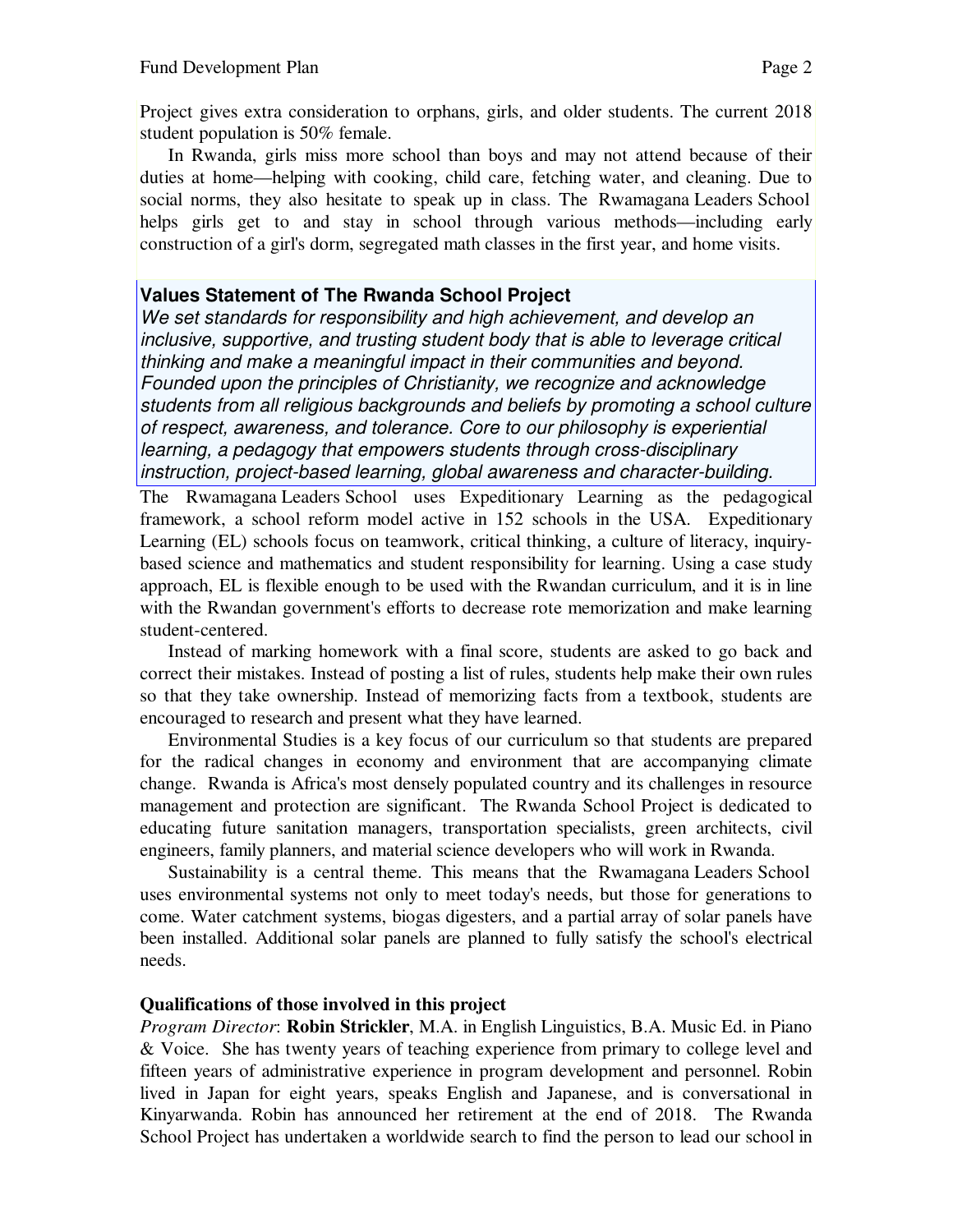the years to come. To date, 31 applications have been received and five candidates have been interviewed—from Botswana, Kenya, New York, Dallas, and Australia.

# *Board of Directors:*

**Karl Smith**, Ph.D., President; past president of the American Mathematical Association of Two-Year Colleges, retired college mathematics professor, and author of over 60 collegelevel mathematics textbooks.

**Melissa Becker**, M.A., Vice-President; Principal at Meadow School, Petaluma, CA; Petaluma Principal of the Year and Educator of the Year recipient.

**Joy Petty***,* B.A., Treasurer; Director of Operations and Finance at Turrentine Brokerage, wine & grape brokerage firm.

**Libby Bullock**, B.S., Secretary; Software Tester for University of California, Davis; elementary school volunteer.

**Sally Bullock**, B.A., English teacher with the Peace Corps in Kyrgyzstan and later in Azerbaijan.

**Greg Farrell**, founder and retired president and CEO of Expeditionary Learning, a nonprofit school creation and school turnaround organization.

**Debbi Holmerud**, M.A., retired teacher and principal. She is committed to the pursuit of educational equity and access and currently provides professional development to public schools on the use of restorative practices and restorative justice.

**Margaret McLean**, Ph.D., Associate Director and Director of Bioethics at the Makkula Center for Applied Ethics at Santa Clara University; a Senior Lecturer in Religious Studies and affiliate faculty in Bioengineering. She holds two doctoral degrees and is a member of a number of Bay Area bioethics committies and a consultant to the California Department of Public Health.

**Melissa Roussin**, B.A., holds a dual degree in Reconciliation and Elementary Education. She served two years as a volunteer in Rwanda at Rwamagana Leaders School. She is experienced in the social services sector and is dedicated to the welfare of the poor, marginalized, and under served.

**Karen Saenger***,* M.A. She is a retired history, social studies, and German teacher. She coordinates the International Baccalaureate programme at Abbostsford Senior Secondary School.

**Cathy Whitlow**, M.S., biology teacher at Potomac Falls High School, adjunct professor at Northern Virginia Community College, former teacher in residence at the Smithsonian Natural History Museum Naturalist Center.

Board of Governors of the Leaders' Education Development Organization (LEDO) **Kazarwa Francoise**, President; educator and parent board member

**Rutamu Augustine**, Ph.D., Treasurer; professor at INALAK

**Karekezi Bosco**, 2015 graduate currently attending the University of Tourism and Business

**Kimeny Innocent**, is an engineer and works with the Rwanda National Police; a parent board member

**Mpamo Andrew**, retired professor, parent board member

**Rukundo Pacifique**, teacher representative on the board; mathematics teacher and is prusing a master's degree in geosciences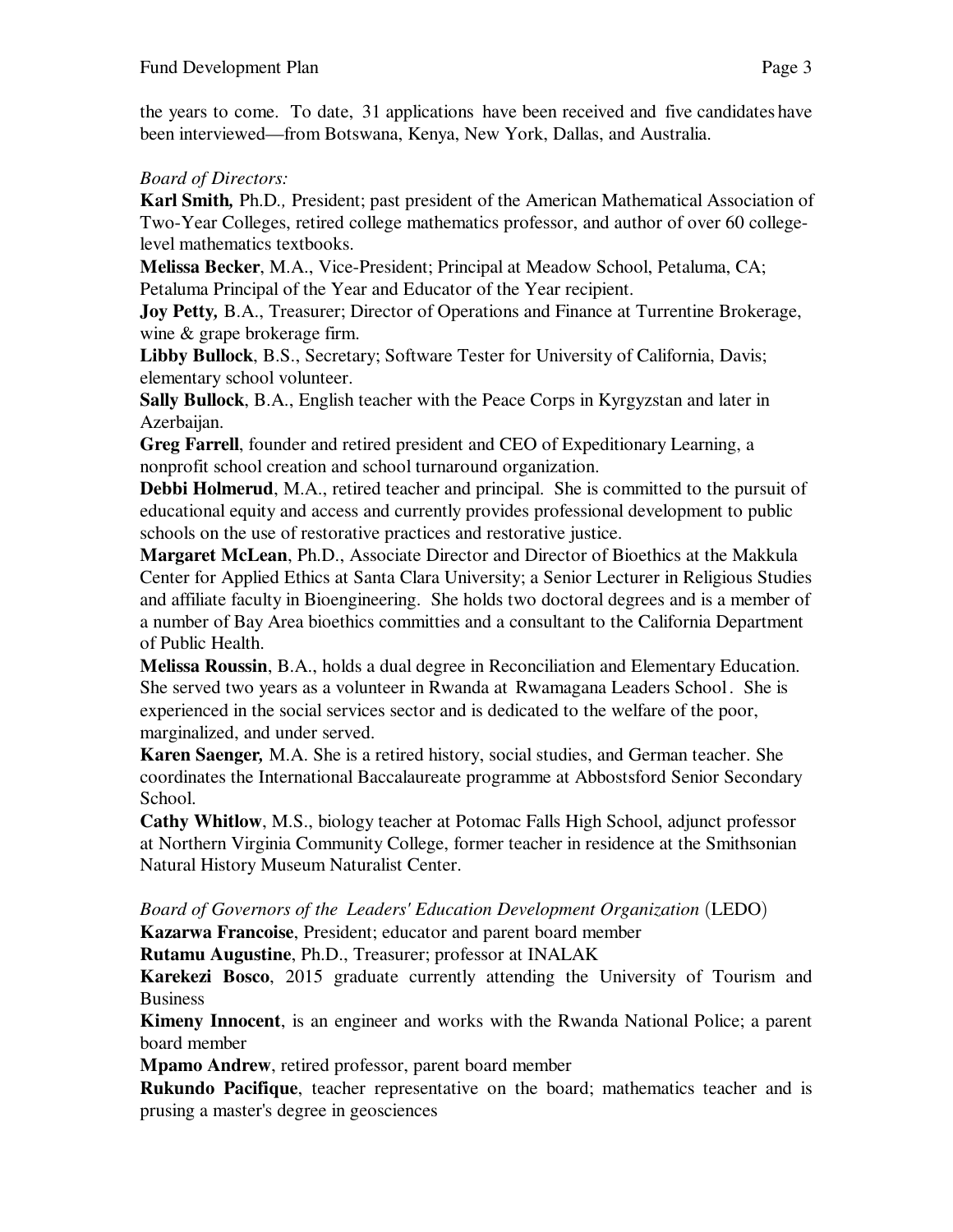### **Rwanda School Project Funding**

From 2005 through May 2018 year-end, the Rwanda School Project has raised approximately \$2,700,000. Roughly \$875,300 of that funding has been used for capital improvements, while the remaining amount has been used to cover operating expenses. Approximately 10% of the operating funds in 2017 were raised in the form of sponsorship donations, with a steady increase in sponsorship donations from year to year. Contributions to The Rwanda School Project were received from 945 individuals or organizations in thirty states and five countries. There have been two churches and five families who have donated more than \$50,000 each with one individual donating more than \$635,000.

A total of \$221,000 in grants were received from Rotary International, We Raise Foundation, Evangelical Lutheran Church in America, and the Segal Family Foundation. The Rwanda School Project has also received in-kind support from Cengage Publishing Company, Princeton in Africa, Humanity for Children, and Expeditionary Learning.

#### **Rwamagana Leaders School**

The Rwamagana Leaders School opened in 2010 with 23 students. Student population has increased every year and was at 144 students for the 2016 school year. In 2017, there was a slight decrease in enrollment with 137 students enrolled. The school currently employs 14 teachers and 10 staff. Enrollment is expected to increase at 7% each year until fully enrolled with 200 students in grades 7 (S1 in Rwanda) through 12 (S6 in Rwanda). In Rwanda, 10.8% of the population attain a secondary school education. In 2015, 67,709 students took the National Exam for Section 6 (graduating) students and 89.2% of the students passed the examination. At Rwamagana Leaders School, 100% of our students passed this national examination.

## **FUND DEVELOPMENT PLAN**

#### **Short-term goal: Complete Campus Construction by 2019**

As noted in the rendering below, Phases I and II of the campus construction have been completed. These phases included the construction of a 10-room, two story classroom building, a 100-bed dormitory, a 40-bed dormitory (first half of Sorenson Hall), and accompanying bath facilities, external latrine building, cafeteria and kitchen, science lab, water storage tanks and a biogas digester. Total expenditures through 2017 for campus construction was approximately \$875,300 as detailed in the accompanying charts below. Funding for the external latrines was through a direct payment from Rotary International and outside the Rwanda School Project funding. Several solar panels and computers have also been purchased and installed with the remainder to be installed in Phase III.

| <b>CAMPUS CONSTRUCTION 2010-2017</b> |      |                     |                    |  |  |  |  |
|--------------------------------------|------|---------------------|--------------------|--|--|--|--|
| <b>Buildings</b>                     |      | Date Estimated Cost | <b>Actual Cost</b> |  |  |  |  |
| <b>Phase I:</b>                      |      |                     |                    |  |  |  |  |
| <b>Classroom Building</b>            | 2010 | \$181,718           | \$229,022          |  |  |  |  |
| Sorensen's Hall Dormitory (half)     | 2012 | \$85,000            | \$75,395           |  |  |  |  |
| External toilets                     | 2012 | \$22,140            | \$24,000           |  |  |  |  |
| Architect, land and site prep        |      |                     | \$123,120          |  |  |  |  |
| <b>Phase II (completed):</b>         |      |                     |                    |  |  |  |  |
| Cafeteria/Kitchen                    | 2013 | \$91,100            | \$95,950           |  |  |  |  |
| Labs/lab equipment                   | 2014 | \$56,480            | \$89,089           |  |  |  |  |
| Boy's Dorm                           | 2016 | \$225,000           | \$221,543          |  |  |  |  |
| <b>Basketball Court</b>              | 2017 | \$23,000            | \$23,000           |  |  |  |  |

**CAMPUS CONSTRUCTION 2010-2017**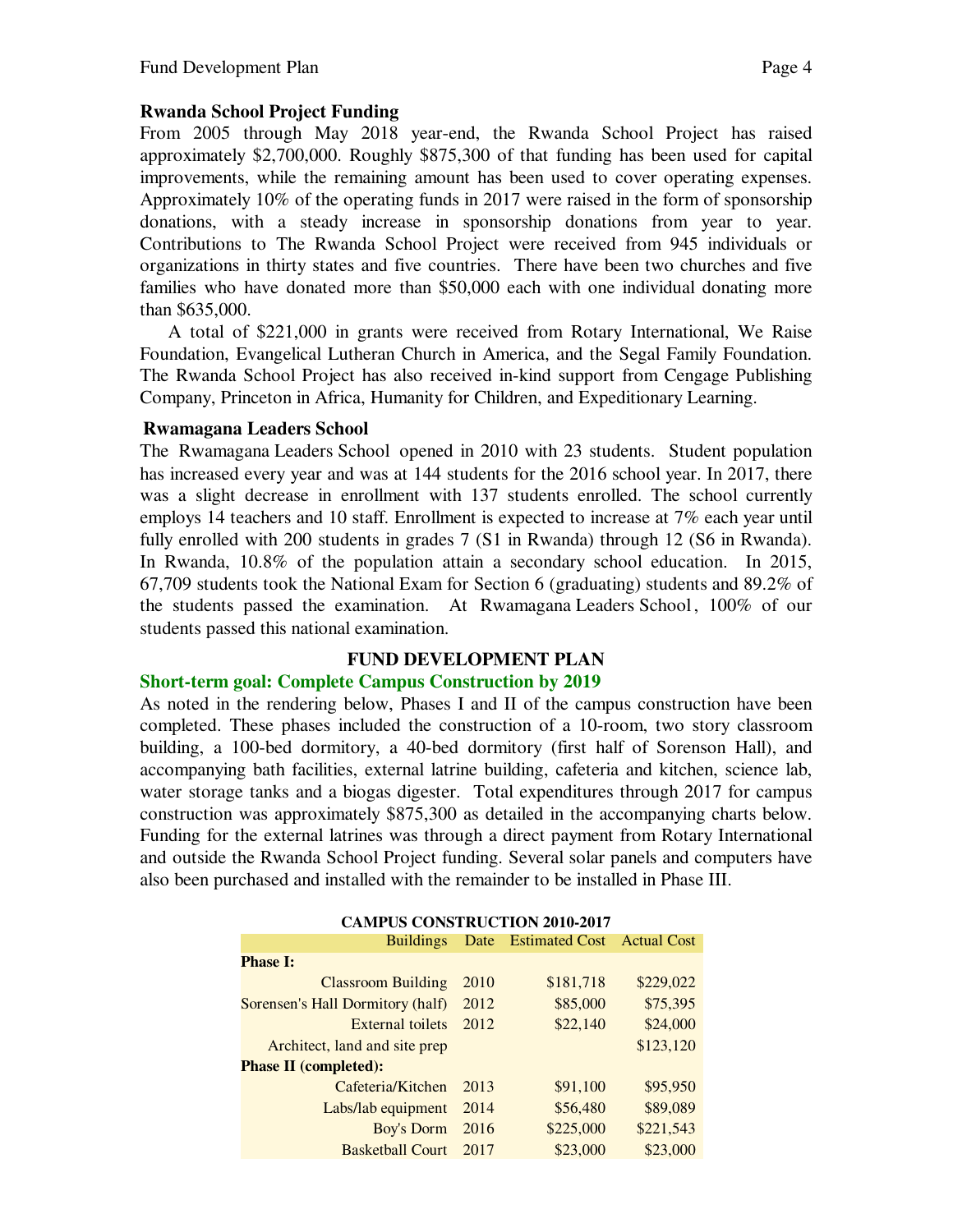Campus construction required for full occupancy is expected to be completed in 2019. The planned construction and estimated cost is shown below:

| PLANNED CAMPUS CONSTRUCTION       |           |                       |                                             |  |  |  |  |
|-----------------------------------|-----------|-----------------------|---------------------------------------------|--|--|--|--|
| <b>Buildings</b>                  | Date      | <b>Estimated Cost</b> |                                             |  |  |  |  |
| <b>Phase I: Completed</b>         |           |                       |                                             |  |  |  |  |
| <b>Phase II: Completed</b>        |           |                       |                                             |  |  |  |  |
| Phase III (planned):              | Year      |                       | <b>Estimated Cost Actual Cost: Comments</b> |  |  |  |  |
| Computers/Solar (Digital Project) | 2018      | \$30,000              | Dependent on solar panels                   |  |  |  |  |
| Sorensen's Hall Dorm (half)       | 2019      | \$76,800              | Completion of dorms                         |  |  |  |  |
| Library and Administration        | 2019      | \$90,776              |                                             |  |  |  |  |
| Contingency                       |           | \$19,758              | Estimate is 10% of cost                     |  |  |  |  |
| <b>Furnishings</b>                |           | \$21,000              |                                             |  |  |  |  |
| Taxes                             |           | \$47,667              |                                             |  |  |  |  |
| PHASE III TOTAL                   | 2018-2019 | \$286,000             |                                             |  |  |  |  |

# **PLANNED CAMPUS CONSTRUCTION**

Estimated cost includes a Rwanda construction tax of 20% of the building construction cost.

**Operating Expenses Five-Year Goal** *To raise sustaining funds from individuals, churches, foundations and other institutions which will support annual operating expenses commensurate with the anticipated annual growth in student population.* The cost per student has averaged about \$2,227/yr for the past six years. In five years, the goal is to lower the average cost per student to \$2,160/yr (equivalent to \$180/mo).

The charts below depict the past annual operating income and expenses for The Rwanda School Project and the annual growth in student population of the Rwamagana Leaders School.

| <b>Historical Operating Income</b> |               |                        |              |               |           |         |              |
|------------------------------------|---------------|------------------------|--------------|---------------|-----------|---------|--------------|
| Year                               | <b>Budget</b> | Tuition                | Sponsorships | Contributions | Grants    | Other   | Total income |
| 2008                               | \$239,931     | \$0                    |              | \$148,052     | \$0       | \$8,762 | \$156,814    |
| 2009                               | \$288,095     | \$0                    |              | \$112,977     | \$0       | \$4,010 | \$116,987    |
| 2010                               | \$284,092     | not reported           |              | \$133,163     | \$0       | \$606   | \$133,789    |
| 2011                               | \$243,269     | not reported           |              | \$222,781     | \$0       | \$5,048 | \$227,829    |
| 2012                               | \$168,520     | $$27,359$ <sup>*</sup> |              | \$139,697     | \$26,000  | \$86    | \$199,849    |
| 2013                               | \$211,665     | \$94,826*              |              | \$260,898     | \$36,079  | \$4,327 | \$396,130    |
| 2014                               | \$253,774     | \$36,608               | \$50,115     | \$281,717     | \$15,000  | \$670   | \$384,110    |
| 2015                               | \$249.285     | \$62,516               | \$45,160     | \$165,365     | \$34,592  | \$1,118 | \$308,751    |
| 2016                               | \$278.495     | \$79,660               | \$45,155     | \$250,663     | \$126,518 | \$9,560 | \$511,556    |
| 2017                               | \$313,170     | \$79,006               | \$53,809     | \$288,437     | \$88,000  | \$5,456 | \$514,708    |
| 2018                               | \$346.431     |                        |              |               |           |         |              |
|                                    |               |                        |              |               |           |         |              |

<sup>\*</sup>Tuition includes tuition and registration fees.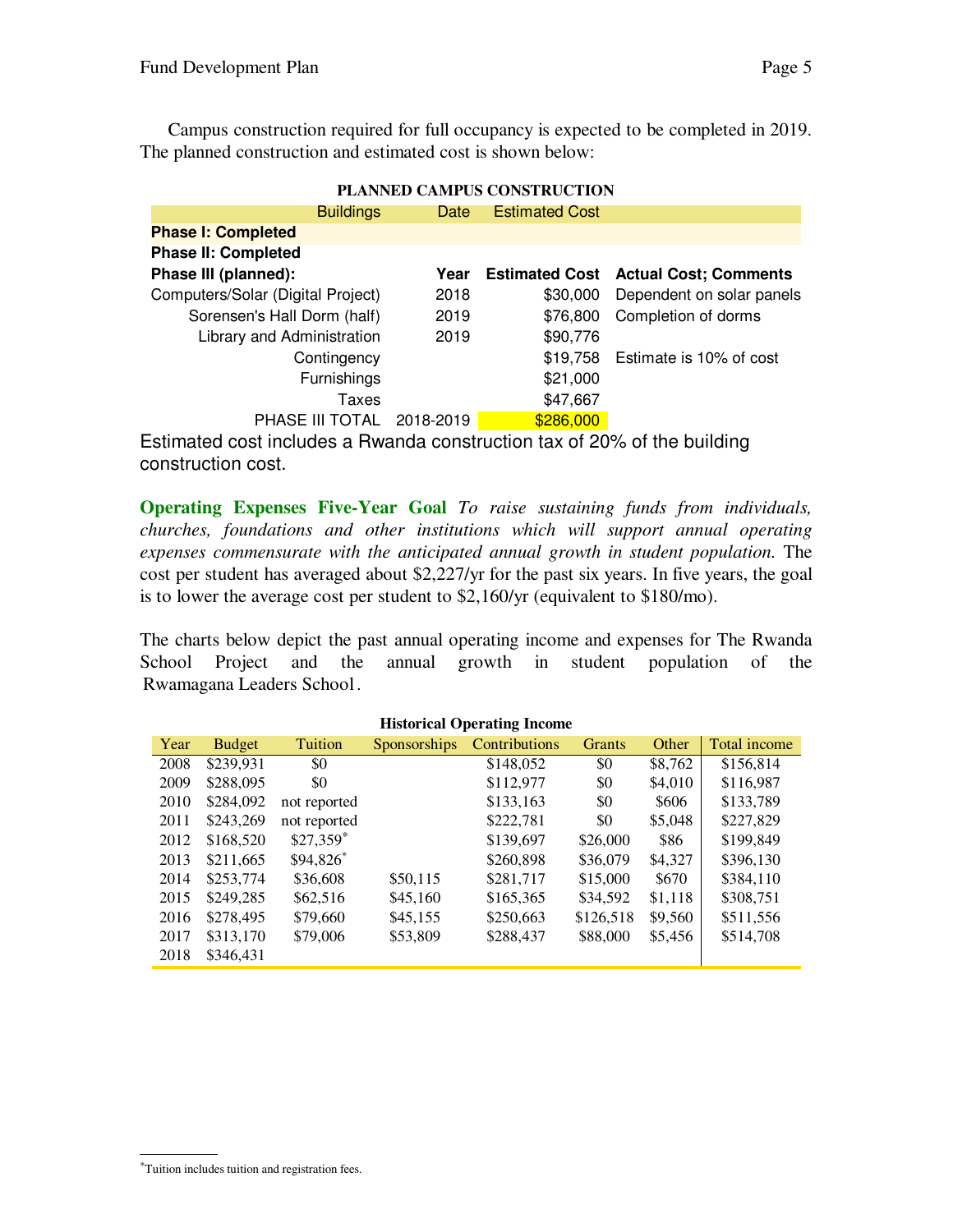| $\sim$ |           |                    |              |  |  |  |  |
|--------|-----------|--------------------|--------------|--|--|--|--|
| Year   | Operating | Number of          | Cost/Student |  |  |  |  |
|        | Expense   | students           |              |  |  |  |  |
| 2008   | \$61,506  | $0$ (free classes) |              |  |  |  |  |
| 2009   | \$63,482  | 0 (free classes)   |              |  |  |  |  |
| 2010   | \$85,601  | 23                 | \$3,722      |  |  |  |  |
| 2011   | \$133,879 | 43                 | \$3.113      |  |  |  |  |
| 2012   | \$142,373 | 70                 | \$2,034      |  |  |  |  |
| 2013   | \$221,453 | 86                 | \$2,575      |  |  |  |  |
| 2014   | \$233,832 | 107                | \$2,185      |  |  |  |  |
| 2015   | \$267,784 | 130                | \$2,060      |  |  |  |  |
| 2016   | \$281.384 | 144                | \$1954       |  |  |  |  |
| 2017   | \$349,489 | 137                | \$2,551      |  |  |  |  |
| 2018   |           | 137                |              |  |  |  |  |

#### **Historical Operating Expense**

#### **Source of Funding for Operating Expenses**

For the budget year 2017, slightly less than 23% of the school operating cost was funded through student-paid tuition (\$79,006). Approximately 15% of the school operating expense was funded through student sponsorships (\$53,809) donated by individuals and organizations. These sponsorships are typically renewed annually. The percentage of operating expense funded by student-paid tuition and sponsorships increased each year from 2013 to 2016, but declined in 2017.

The remainder of the school operating expenses, and the entirety of the U.S. expenses of the Rwanda School Project, are funded through general donations from individuals and organizations, and through grants. These funds have historically been received in the form of continuing partnership (repeated) and occasional (one-time) gifts. A breakdown of the \$514,708 income for 2017 is as follows:

*Continuing Partnerships* (\$187,477)

\$79.006 from tuition payments (in Rwanda)

\$18,000 from churches or institutions that include the RSP in their annual budgets

\$53,809 from sponsorships

\$35,000 Segal Family Foundation grant

\$ 1,662 Corporate contribution (Thrivent)

*One-time donations* (\$327,231)

\$200,000 from a single individual.

\$50,000 from individual grants

\$70,437 in response to solicitations, newsletters, and board members

\$6,794 from interest and other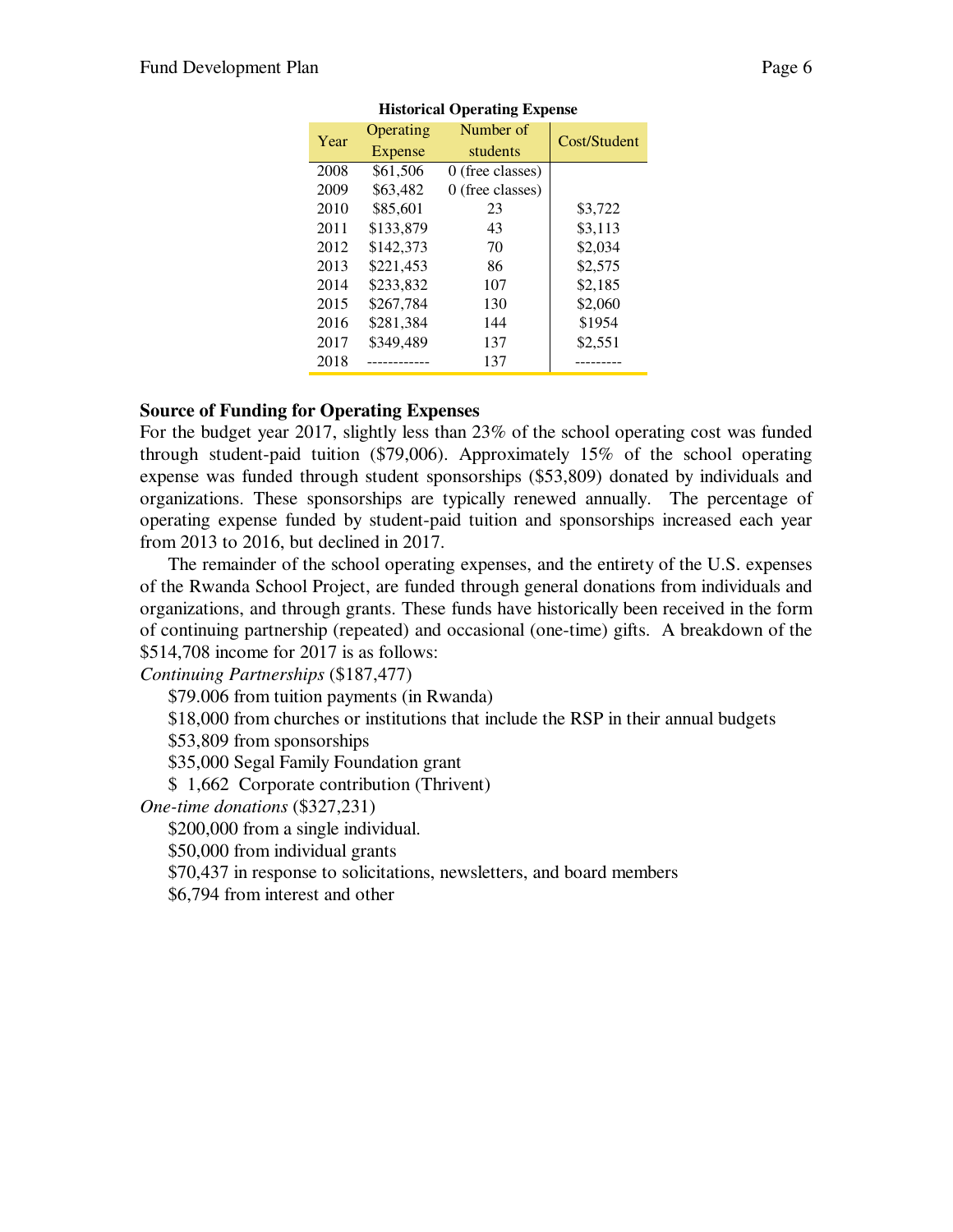| Year | Number of       | Tuition             | Number of       | Sponsorship         | Income    | Expense             | Cost/Student |  |
|------|-----------------|---------------------|-----------------|---------------------|-----------|---------------------|--------------|--|
|      | <b>Students</b> | Income <sup>*</sup> | <b>Sponsors</b> | Income <sup>‡</sup> | Amount    | Amount <sup>†</sup> |              |  |
| 2012 | 70              | \$27,359            |                 |                     | \$27,359  | \$142,373           | \$2,034      |  |
| 2013 | 86              | \$94,951            |                 |                     | \$94,826  | \$221,453           | \$2,575      |  |
| 2014 | 107             | \$36,608            | 42              | \$50,115            | \$86,723  | \$233,832           | \$2,185      |  |
| 2015 | 130             | \$62,608            | 31              | \$45,160            | \$107,676 | \$267,784           | \$2,060      |  |
| 2016 | 144             | \$79,660            | 31              | \$45,155            | \$124,815 | \$281,384           | \$1,954      |  |
| 2017 | 137             | \$79,006            | 32              | \$53,809            | \$132,815 | \$349,489           | \$2,551      |  |
| 2018 | 147             | \$92,990            | 51              | \$85,680            | \$180,833 | \$352,984           | \$2,408      |  |
| 2019 | 157             | \$109,449           | 56              | \$94,080            | \$206,424 | \$356.514           | \$2,273      |  |
| 2020 | 168             | \$118,822           | 61              | \$117.120           | \$249,909 | \$360,079           | \$2,145      |  |
| 2021 | 180             | \$151,623           | 66              | \$126,720           | \$284,609 | \$363,680           | \$2,015      |  |
| 2022 | 192             | \$178,461           | 71              | \$136,320           | \$322,072 | \$367,316           | \$1,912      |  |
| 2023 | 200             | \$204,327           | 76              | \$164,160           | \$368,487 | \$370,990           | \$1,855      |  |

**Tuition Income vs. Expense Five-Year Projections**

Years 2018-2023 are estimated amounts.

 $*$ 2018-2023, assume a 10% annual increase in tuition collected.

<sup>‡2018-2023,</sup> assume an increase every three years.

<sup>†2018-2023</sup> projections assume a 1% increase in annual expenses.